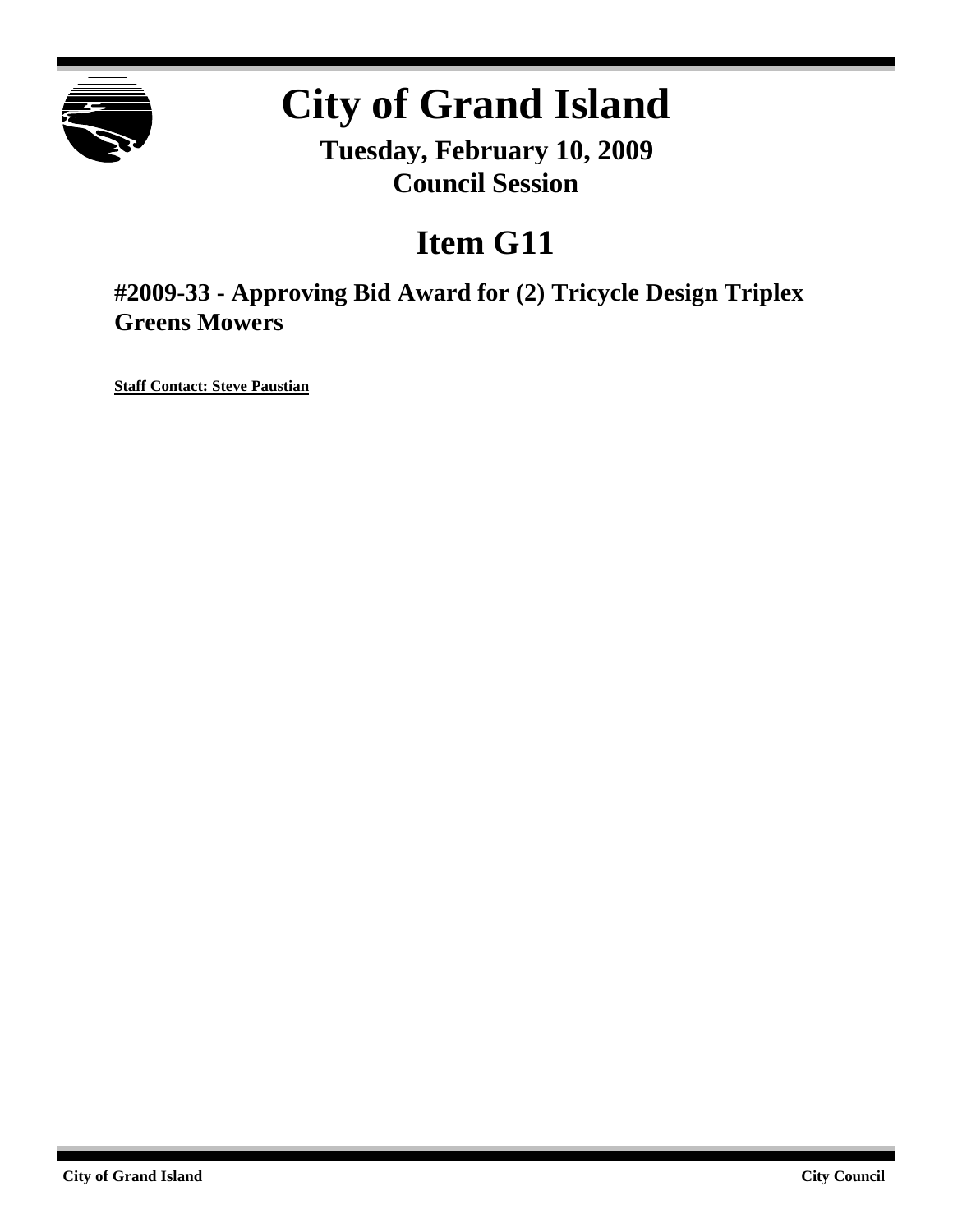# **Council Agenda Memo**

| <b>From:</b>    | <b>Steve Paustian, Park and Recreation Director</b>                                           |
|-----------------|-----------------------------------------------------------------------------------------------|
| <b>Meeting:</b> | February 10, 2009                                                                             |
| Subject:        | Approving Bid Award for (2) Tricycle Design Triplex<br><b>Greens Mowers for Golf Division</b> |
| Item $#$ 's:    | $G-11$                                                                                        |
| $Presenter(s):$ | <b>Steve Paustian</b>                                                                         |

#### **Background**

On December 7, 2008 the Park and Recreation Department, Golf Division advertised for bids for the purchase of 2 greens mowers for the Golf Course. These units are to replace two units that are 16 years old. See attached memo for details of the bid process.

#### **Discussion**

The replacement mowers are necessary as the current equipment is becoming less dependable and replacement parts are very difficult to acquire. The new equipment will provide many years of service and meets the requirements of the Golf Course's operation. \$50,000.00 was budgeted for this purchase, however, \$40,000.00 appears in the budget document. The additional \$3,691.22 necessary to purchase these two mowers will be acquired by transferring \$2,500.00 from the chemical line item and \$1,191.22 from the gasoline line item to account number 51040001-85615 Machinery and Equipment.

## **Alternatives**

It appears that the Council has the following alternatives concerning the issue at hand. The Council may:

- 1. Move to approve
- 2. Refer the issue to a Committee
- 3. Postpone the issue to future date
- 4. Take no action on the issue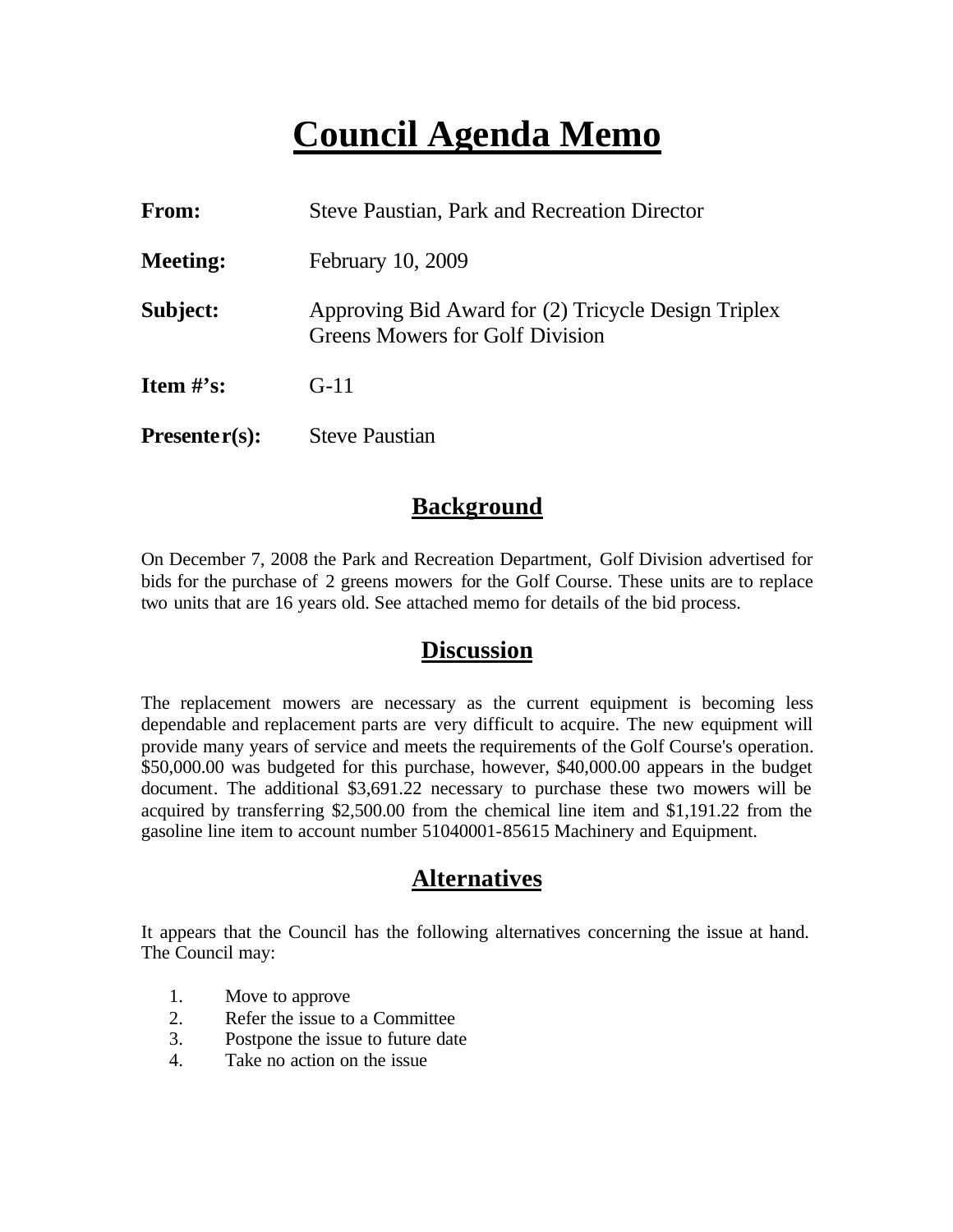### **Recommendation**

City Administration recommends that the Council approve the purchase of the two greens mowers from Van Wall Equipment, of Omaha, NE in the amount of \$43,691.22.

## **Sample Motion**

Move to purchase two greens mowers from Van Wall Equipment Company in the amount of \$43,691.22.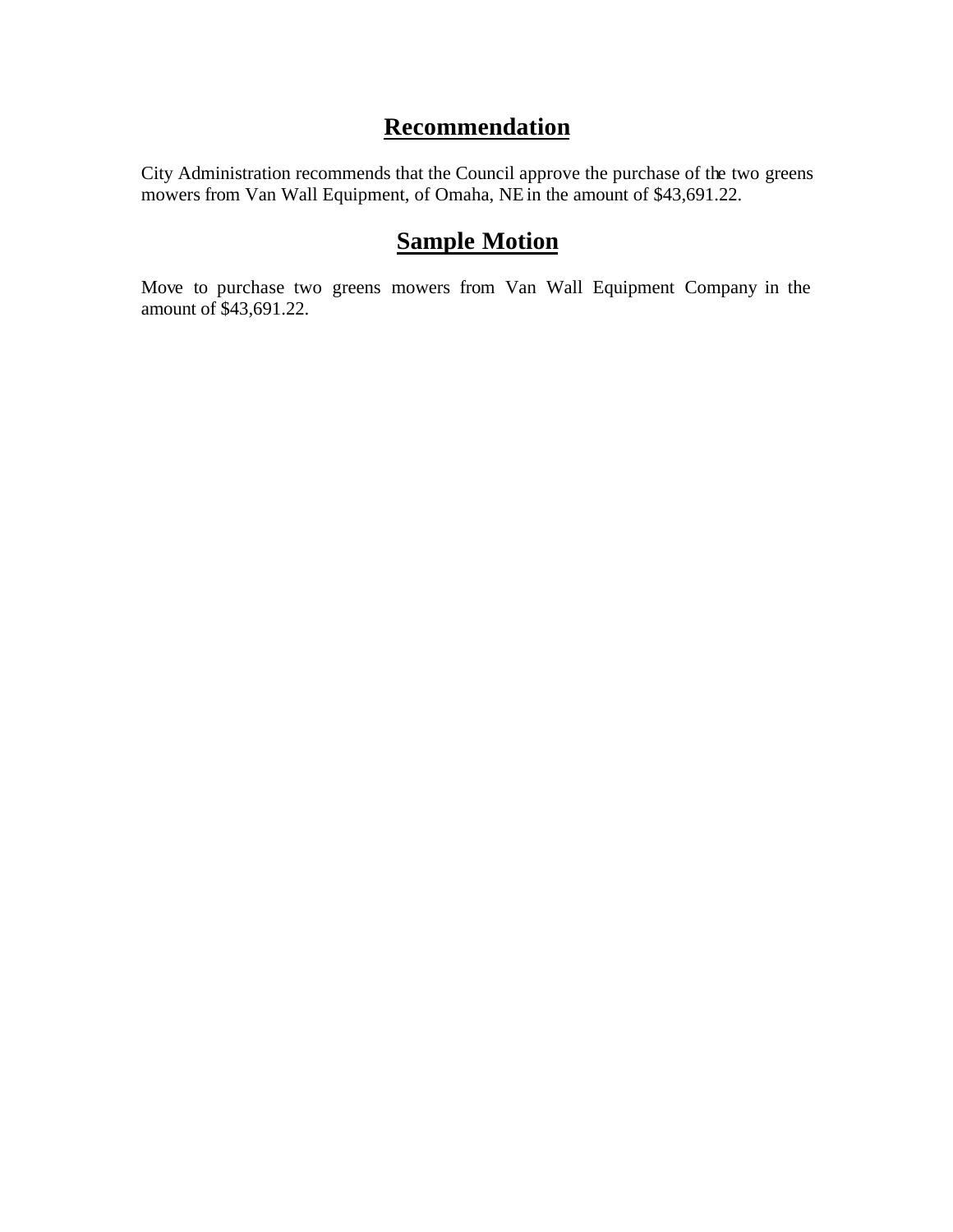#### *Purchasing Division of Legal Department* **INTEROFFICE MEMORANDUM**



Wes Nespor, Purchasing Agent

*Working Together for a Better Tomorrow, Today*

#### **BID OPENING**

| <b>BID OPENING DATE:</b>      | December 23, 2008 at 11:30 a.m.           |  |
|-------------------------------|-------------------------------------------|--|
| <b>FOR:</b>                   | (2) Tricycle Design Triplex Greens Mowers |  |
| <b>DEPARTMENT:</b>            | <b>Parks &amp; Recreation</b>             |  |
| <b>ESTIMATE:</b>              | \$50,000.00                               |  |
| <b>FUND/ACCOUNT:</b>          | 51040001-85615                            |  |
| <b>PUBLICATION DATE:</b>      | <b>December 7, 2008</b>                   |  |
| <b>NO. POTENTIAL BIDDERS:</b> | 3                                         |  |

#### **SUMMARY**

| <b>Midwest Turf &amp; Irrigation</b> | <b>Van Wall Equipment</b> |
|--------------------------------------|---------------------------|
| Omaha, NE                            | Omaha, NE                 |
| <b>Noted</b>                         | <b>None</b>               |
|                                      | (John Deere 2500 B Gas)   |
| \$44,224.00                          | \$43,691.22               |
| 4,705.00                             |                           |
| 5,351.00                             | 5,856.00                  |
| \$54,280.00                          | \$49,547.22               |
| \$48,929.00                          | \$43,691.22               |
|                                      |                           |

| <b>Alternate Bid: (Greensmaster 3100)</b> |             |  |
|-------------------------------------------|-------------|--|
| <b>Base Bid Price:</b>                    | \$42,182.00 |  |
| <b>3 Vertical Mowing Units:</b>           | 4,705.00    |  |
| <b>Optional Accessory:</b>                | 5,351.00    |  |
| <b>Total Bid:</b>                         | \$52,238.00 |  |
| <b>Total Bid w/o Options:</b>             | \$46,887.00 |  |

| <b>Alternate Bid: (Greensmaster 3050)</b> |             |  |
|-------------------------------------------|-------------|--|
| <b>Base Bid Price:</b>                    | \$38,558.00 |  |
| <b>3 Vertical Mowing Units:</b>           | 4,705.00    |  |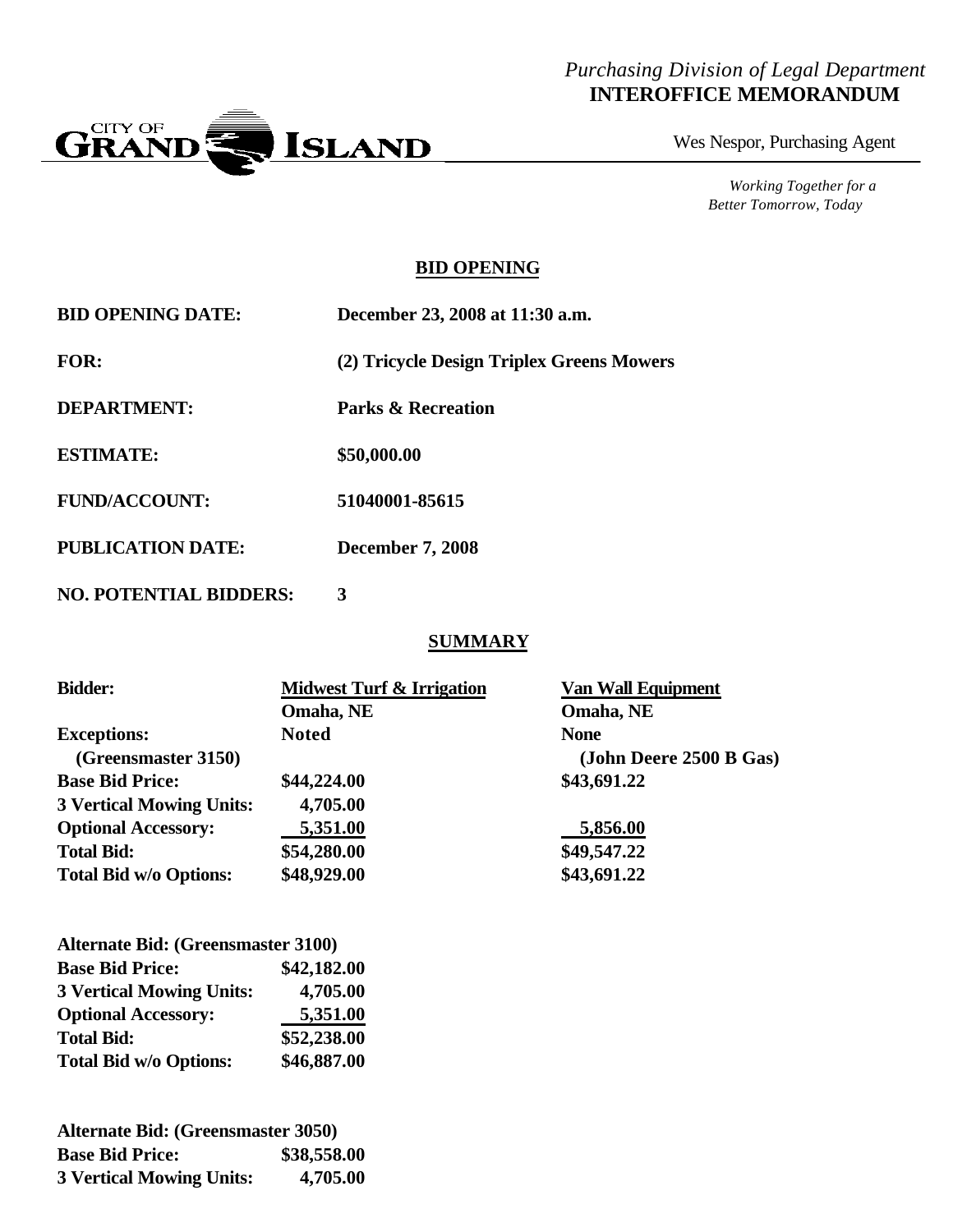| <b>Optional Accessory:</b>    | 5,351.00    |
|-------------------------------|-------------|
| <b>Total Bid:</b>             | \$48,614.00 |
| <b>Total Bid w/o Options:</b> | \$43,263.00 |

cc: Steve Paustian, Parks & Recreation Director Doug Sweeney, Golf Course Supt.<br>Dale Shotkoski, City Attorney Wes Nespor, Purchasing Agent Jeff Pederson, City Administrator Patti Buettner, Parks Secretary

Wes Nespor, Purchasing Agent

**P1311**